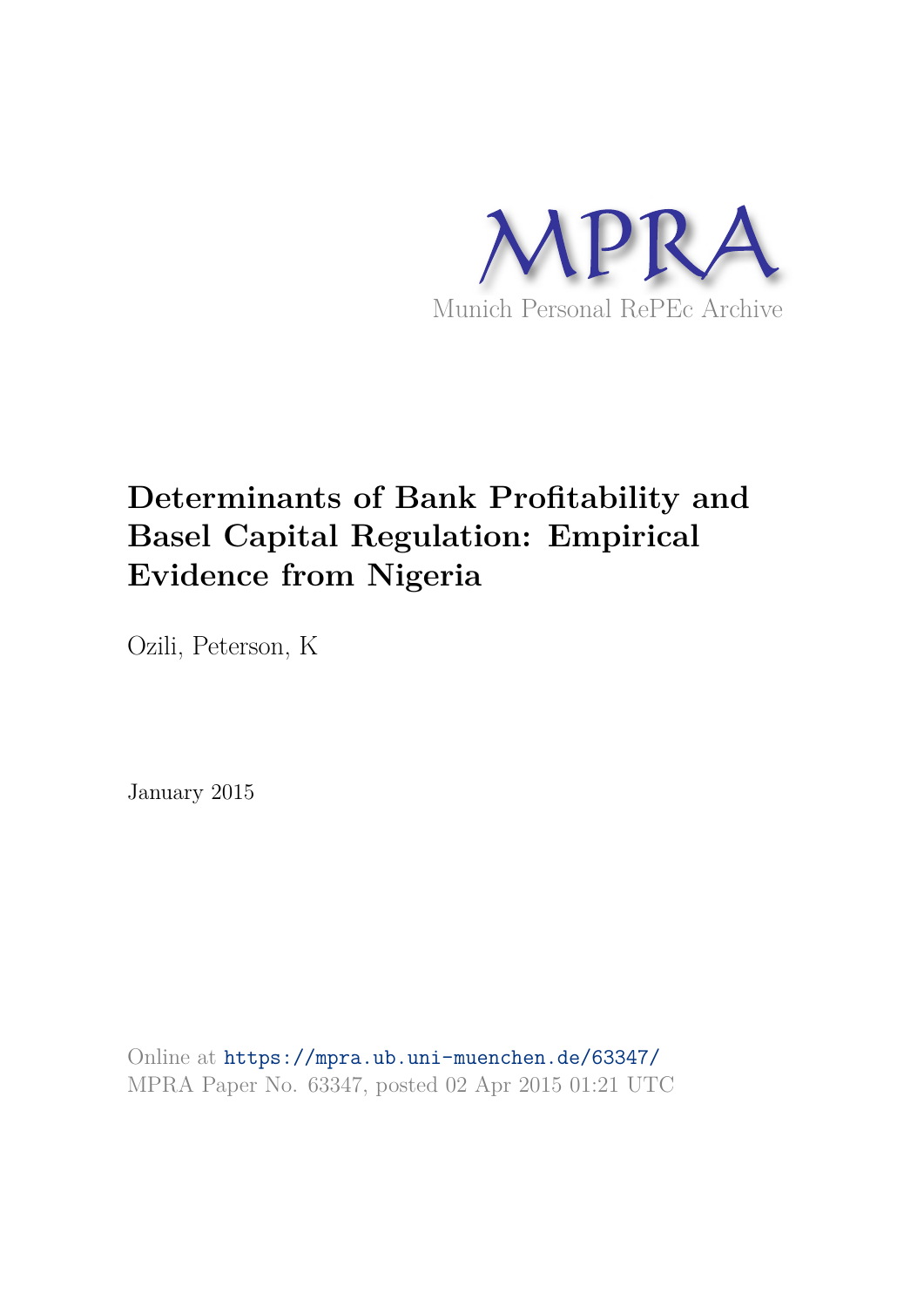# **Determinants of Bank Profitability and Basel Capital Regulation: Empirical Evidence from Nigeria**

# **Peterson K Ozili\***

# **Abstract**

This study, empirically, investigates the determinants of bank profitability. Overall, I find that the Basel capital regime had no significant effect on bank profitability. This result is significant because it lends support to the view that modified Basel accord in different countries might be aimed to meet other prudential objectives other than the intended objective - to reduce excessive bank risk-taking. Second, after employing NIM and ROA profitability metrics, I find that the determinants of bank profitability, and its significance, depends on the profitability metric employed. Third, I find that loan quality significantly influences bank interest margin while bank size and cost efficiency significantly influences return on asset. Finally, bank capital adequacy is observed to be a significant determinants of bank profitability.

January, 2015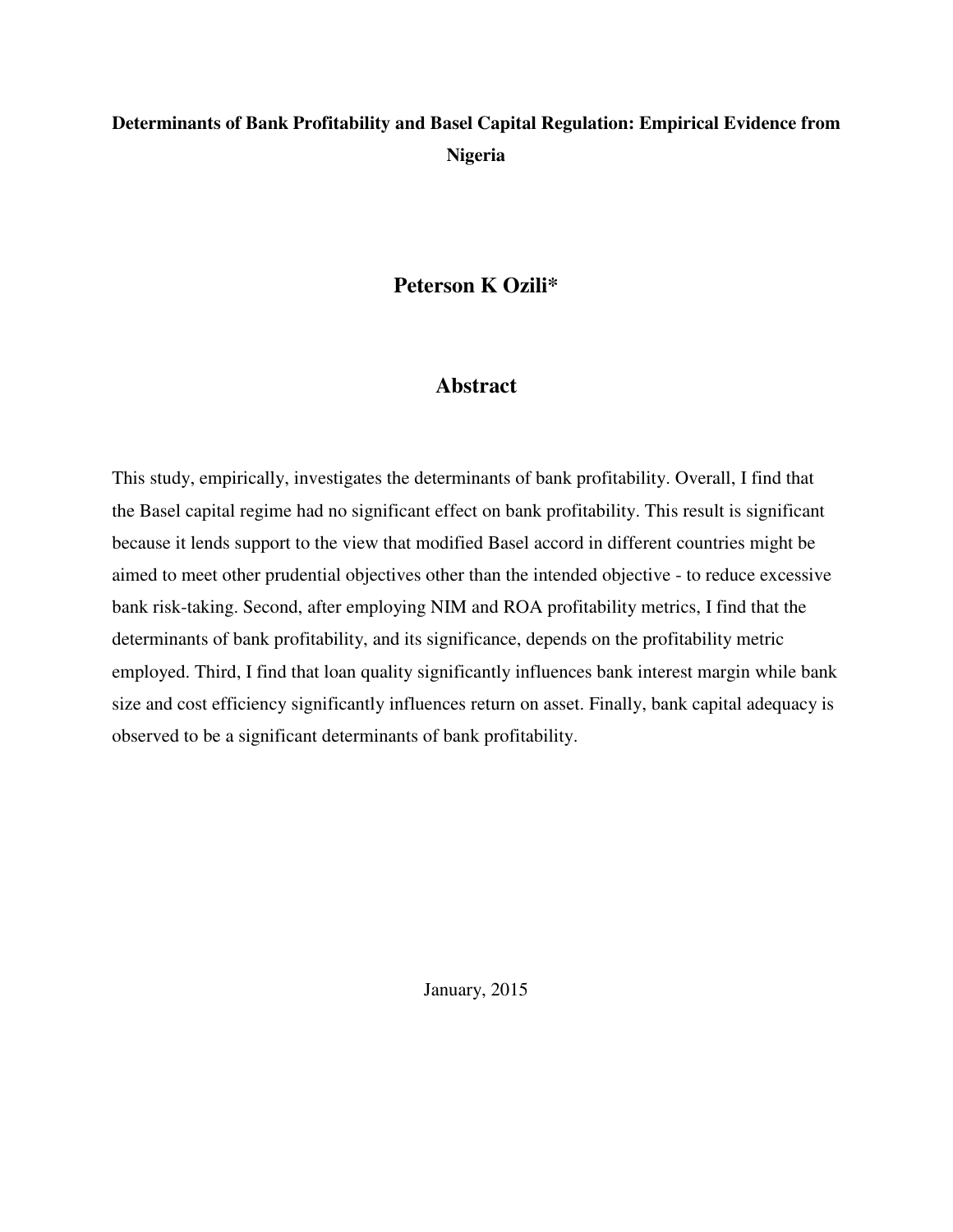# **Introduction**

Banking regulation continues to attract both theoretical and empirical debates. The debate intensifies as the world witnessed the unintended consequences of Basel II banking regulation which contributed to the 2008 crisis. These unintended consequences remains a rationale for the refusal or delay towards the adoption of Basel capital regulation by central bankers in some developing countries. However, banking regulators in these countries either adopt a lighter  $(modified)^1$  version of Basel regulations or maintain domestic banking regulation or a combination of both. Therefore, this study has two objectives. First, I investigate the determinant of bank profitability. Second, by introducing a capital regulatory regime variable, I examine whether a lighter (or modified) version of Basel capital regulation has any significant effect on bank profit. This study contributes to the banking literature by providing an answer to the longstanding mixed conclusions on the effect of Basel capital regime or regulation on banks.

The study is organized as follows. Section 2 review of literature on the determinants of bank profitability Section 3 presents the econometric methodology. Section 4 discusses the empirical results. Finally, Section 6 concludes.

# 2. **Literature Review**

 $\overline{\phantom{0}}$ 

#### **Determinants of bank profitability**

Country-specific studies in Europe (Molyneux and Thorton, 1992), U.S (Berger, 1995; and Anghazo, 1997), Malaysia (Guru et al., 1999), UK (Kosmidou et al., 2008), China (Vong and Chan, 2006), Tunisia (Naceur, 2003), and other multi-country studies (including, Molyneux and Thornton, 1992) all show that bank-specific factors largely explains bank profitability. For example, in a cross-country study of 12 banks from Europe, Australia and North America, Bourke (1989) found a significant positive relationship between capital adequacy and profitability indicating that banks with higher capital ratio are more profitable than banks with less capital ratio. Similarly, Berger (1995) and Anghazo (1997) found that US banks with relatively high capital adequacy were more profitable than other banks with lower capital ratio. Also, Molyneux and Thornton (1992), in a study of 18 European countries for the period 1986- 1989, reports a positive relationship for state-owned banks. In developing countries, Vong and

<sup>&</sup>lt;sup>1</sup> Modified Basel capital regulation refers to less stringent capital regulation. It follows the reasoning that Central bankers in developing countries will modify Basel regulation to fit the needs of its banking industry.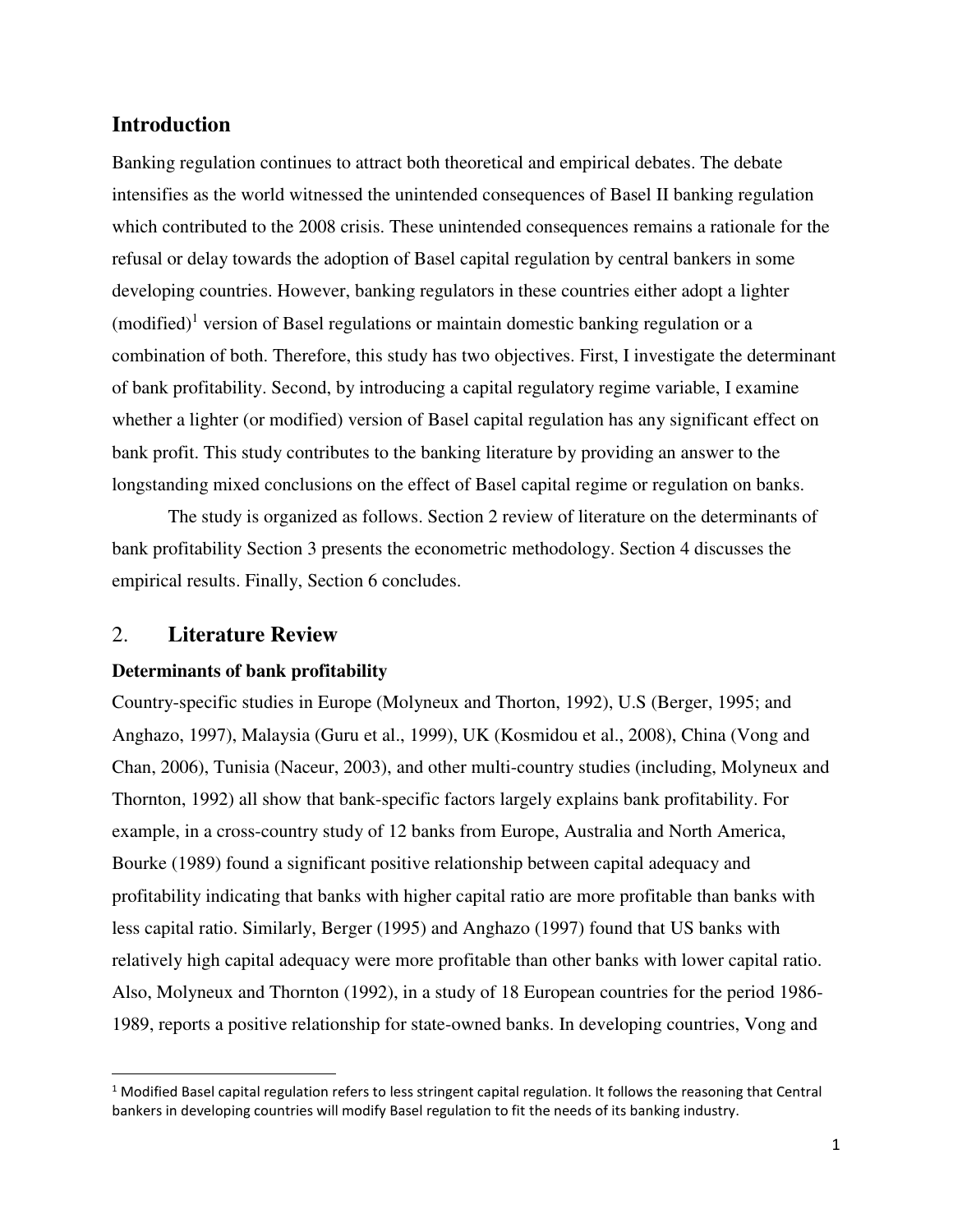Chan (2006) investigated the determinants of bank performance of Macao Banking industry for a 15-year period using small sample of banks and found a positive relationship. Also, bank size<sup>2</sup>, as a determinant, reports mixed conclusions. For example, Sinkey (1992) and Boyd and Runkle (1993) both reports an inverse relationship between large banks and profitability but, interestingly, Sinkey (1992) found a positive relationship for smaller banks. For developed countries, Naceur (2003) reports a negative relationship between bank size and profitability in Tunisia. Cost to income ratio measures banks` expense management. Bourke (1989) found a negative relationship between expense and profitability while a European study (Molyneux and Thornton, 1992), Malaysian study (Guru et al, 1999) and a Tunisian study (Naceur, 2003) documents a positive relationship between expenses and profitability.<sup>3</sup> Therefore, conclusions on the relationship of this variable is mixed. Also, prior research reports mixed relationship for external determinants of bank profitability. For example, Guru et al (1999) in a study of Malaysian banks and Jiang *et al.* (2003) in a study of banks in Hong Kong, both, report a positive relationship between inflation and bank profitability while Abreu and Mendes (2000), in a study of European banks, reports a negative relationship. Similarly, Demirguc-Kunt and Huizinga (1999) in a study of banks in developing countries, found a negative relationship. However, inflation cannot be a sole determinant of bank profitability when examined in isolation.

## **Capital Regulation and Bank Profitability**

l

The theoretical literature predicts that capital regulation should have a negative impact on bank profit. For example, Santos (2000) argues that bank regulation through higher capital requirements negatively affects bank development and credit expansion by increasing fixed costs and operating costs, though, net interest income may increase also. Calem and Bob (1999) suggests that increased capital regulation can force under-capitalized banks to engage in risktaking behaviour that can have unintended negative consequences on banks. Also, Claessens and

<sup>&</sup>lt;sup>2</sup>Vong and Chan (2006) argued that though banks have size-related economies and diseconomies of scale, however, bank size alone does not guarantee high profitability. Therefore, conclusions on this variable should be interpreted with caution.

<sup>&</sup>lt;sup>3</sup>Vong and Chan (2006) suggests that a positive relationship for this determinant might be explained by the fact that banks are able to pass their overheads to depositors and borrowers in terms of lower deposit rates or by transferring the bank's tax burden to customers who are faced with an inelastic demand for banking services, thereby, transferring a large portion of cost to bank customers.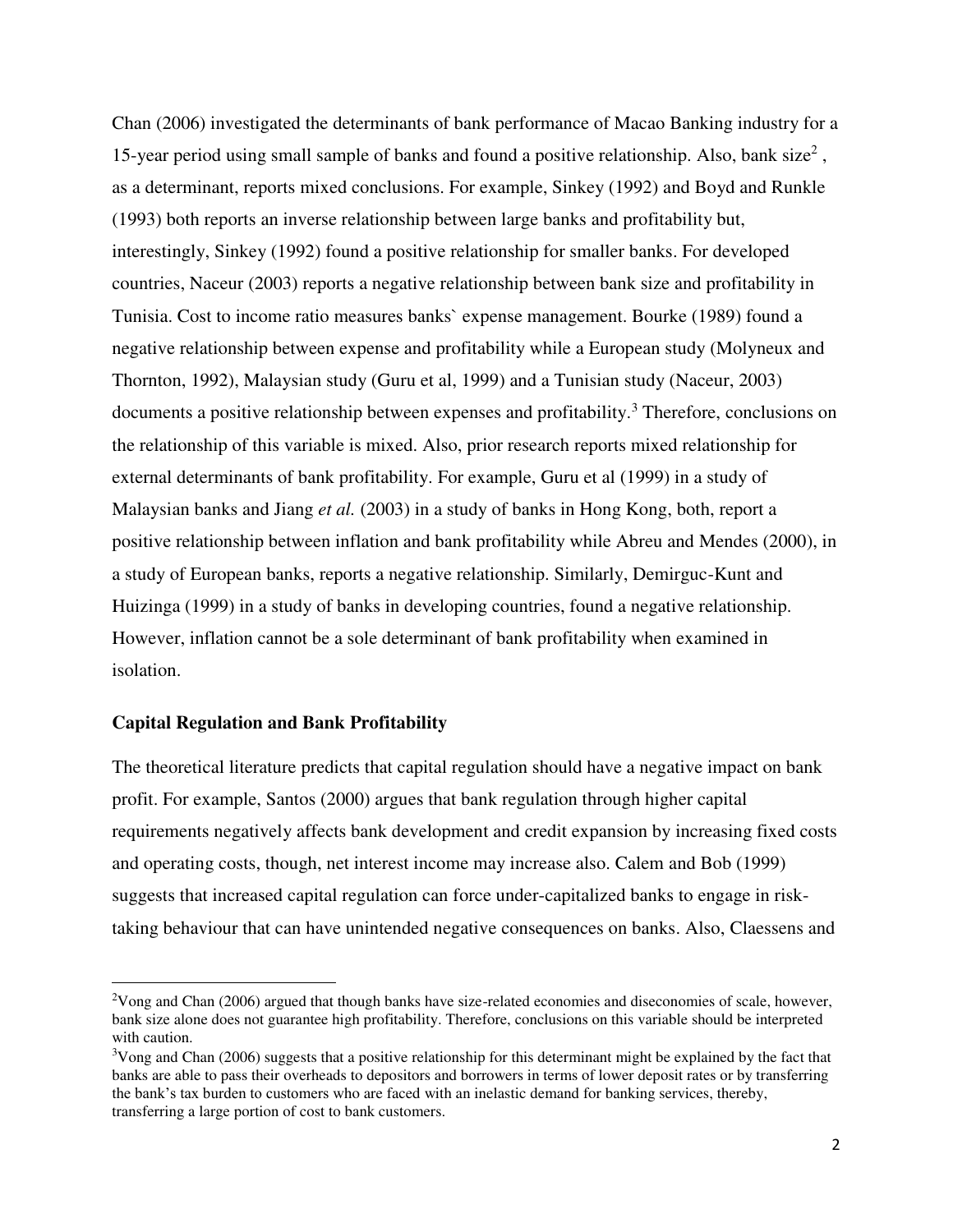Klingebiel (2000) argue for less bank regulation and suggest that fewer regulatory restrictions permits banks to efficiently utilize economies of scale and scope. Jackson et al (1999) in a review of prior studies, concludes that banks might maintain high capital levels even if they were not regulated and that there is no conclusive evidence to show that banks would not maintain high capital requirement if they were unregulated without Basel capital regulations.

In contrast, other empirical studies reports mixed conclusions (e.g. Barth et al, 2004; Chiuri et al., 2002; and Pasiouras et al., 2008). Barth et al (2004) examined the relationship between regulatory and supervisory practices and banking-sector development in 107 countries and found that direct regulation and supervision of banks activities by the government significantly hinders bank performance. Also, in a study of 572 banks in 15 developing countries after controlling for banking crises, Chiuri et al (2002) show evidence that enforcing capital regulation led to a reduction in bank loan supply which is a major source of bank interest income.<sup>4</sup> In a study of 615 publicly quoted commercial banks over a 4-year period, Pasiouras et al (2008) found that bank regulation, in the form of bank restriction and capital regulation, had a negative impact on profit efficiency but a positive impact on cost efficiency. Overall, there seem to be mixed conclusions on some determinants of bank profitability as well as the effect of regulation on bank profitability.

# **3. Data, Hypothesis and Econometric Methodology**

# **3.1 Dataset**

l

Data is obtained from bank financial statements. Macroeconomic data for GDP and inflation were obtained from Central bank's statistical bulletin and monetary policy review publications available on its website. A sample of 6 banks out of 24 banks are examined for 8-year period 2006 to 2013. This yields 48 bank-year observations. The sample period, 2006-2013, was chosen partly for data availability and to incorporate major regulatory changes within the banking industry of the country under investigation, Nigeria. Also, banks had to meet the following conditions to be included in the sample. First, sample banks must be operating within the Nigerian banking sector and should have its stocks listed on the Nigerian stock exchange. Second, sample banks must be classified as commercial banks, thus, merchant banks, foreign

<sup>4</sup> A reduction in loan supply affects banks' net interest margin.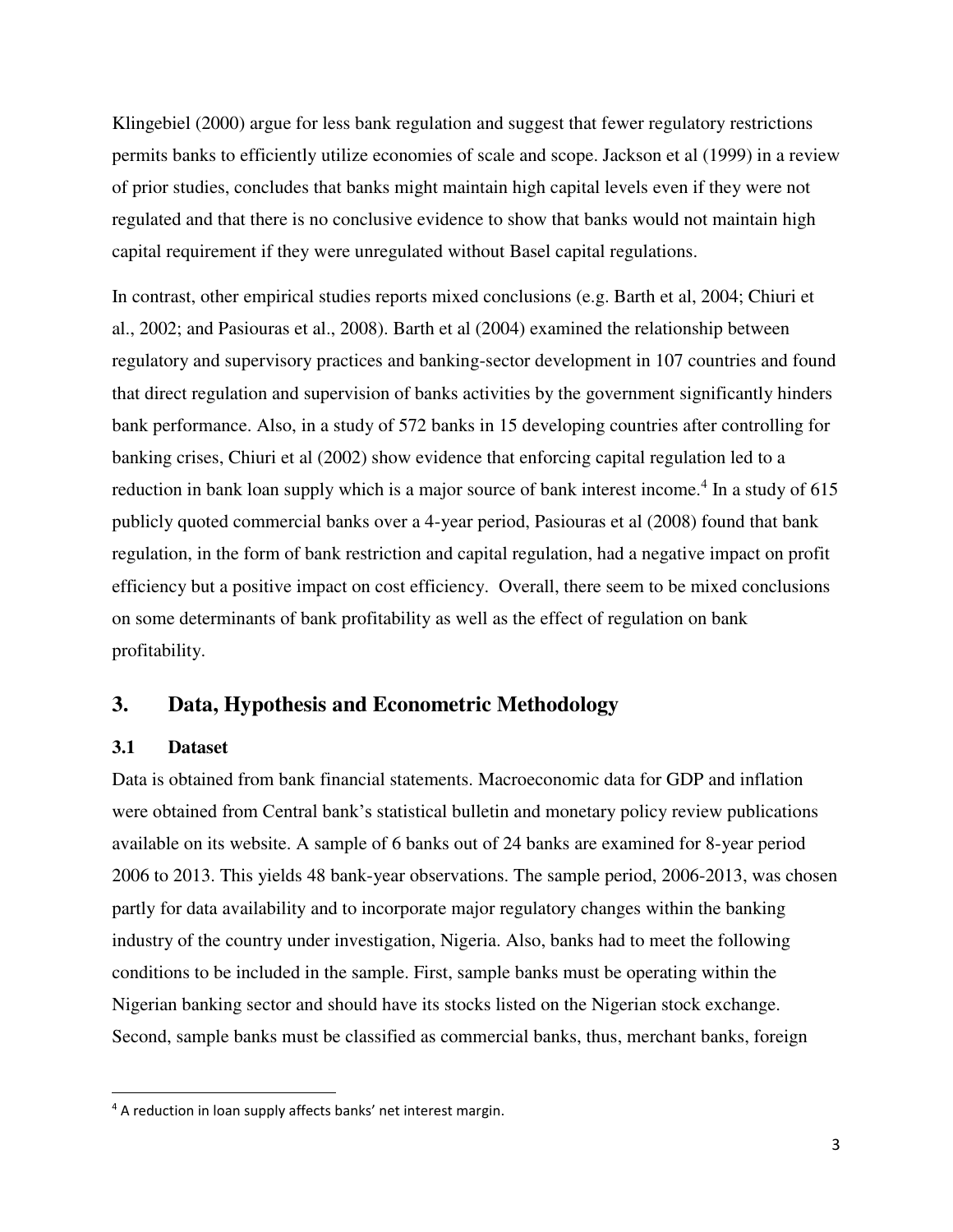banks, non-public banks, state banks, investment banks were excluded. Third, sample banks must have available data obtained from the annual balance sheet and income statement accessible on their website. Finally, sample bank must have being in existence from 2006 to 2013, therefore, it excludes new banks that were non-existent as at 2006. Overall, sample banks that met these conditions accounted for 45 per cent of total assets of the banking industry and 47 per cent of total deposits of the industry. A justification for the sample choice is the fact that the sample banks used for this analysis are among the 8 banks declared by the Central bank to be systemically important in the country as at September, 2013.<sup>5</sup>

#### **3.2 Methodology**

I employ panel data regression to investigate the determinants of bank profitability.

Model 1: Yit =  $\alpha$  +  $\beta$ INTit +  $\gamma$ EXTit +  $\varepsilon$ it Model 2: Yit =  $\alpha$  +  $\beta$ INTit +  $\gamma$ EXTit +  $\eta$ REGt +  $\varepsilon$ it

Where, i, represents bank and t represents the year. Yit is the dependent variable represented by NIMit, and ROAit. INTit represents bank-specific factors which include CARit, CIit, BSIZEit and AQit, while EXTit represents external determinants which include GDPRit, and INFRit (see. table 5 variable description). The main parameter of interest in model 2 is 'η' which captures whether capital regulation regime had an effect on bank profitability. It is assumed that the disturbance term ɛit is a normally distributed.

### **3.3 Variable Description**

l

Similar to other studies, I employ three measures of bank profitability. The choice of ratios is consistent with prior studies (e.g. Guru et al, 1999). The dependent variables are return on asset and net interest margin. Return on assets is measured as profit after tax scaled by total assets. Return on equity is measured as profit after tax scaled by total equity. Net interest margin is measured as net interest income (interest income less interest expense) scaled by earnings assets (total asset less fixed asset and goodwill). Net interest margin measures the return on the bank's interest-earning assets. Independent variables includes five bank-specific variables and three

<sup>&</sup>lt;sup>5</sup> The sample banks include: First, Zenith, UBA, GTB, Diamond, Skye, Access. More information about the systemically important Nigerian banks refer to Thisdaylive (2013, November, 12) http://www.thisdaylive.com/articles/cbn-designates-eight-banks-too-big-to-fail-/164074/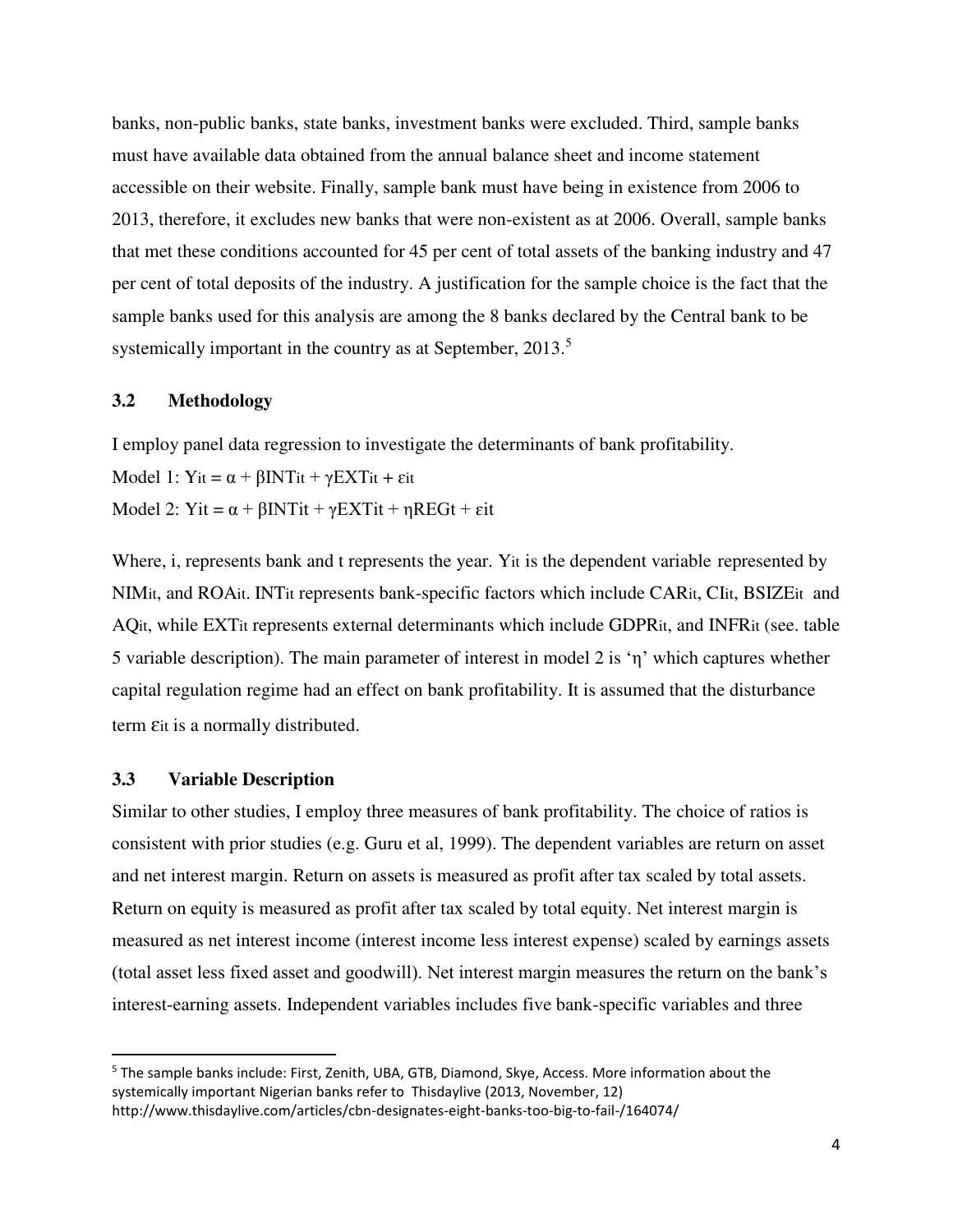external determinants. Capital adequacy ratio (CAR) measures the ability of bank capital to mitigate the risk of insolvency. It is expected that the higher this ratio, the lower the need for external funding and, therefore, the higher the profitability of the bank. I hypothesize a positive relationship between capital adequacy ratio and bank profitability. Cost to income ratio measures management's ability to control operating cost. It is expected that higher expenses is associated with lower profitability, therefore, I hypothesize a negative relationship between bank's costincome ratio and profitability and vice versa. Asset quality (AQ) measures how much provision banks set aside against loan losses on its loan portfolio. In theory, a positive relationship between asset quality and profitability is expected. Similarly, theory predicts a positive relationship between bank size and bank profit. Also, in theory, a positive relationship between bank profitability and the inflation variable is expected because high inflation rates are associated with high loan interest rates and, thus, high interest income. In theory, growth in real GDP rate in periods of low risk of default on bank loans leads to increased demand for bank services, therefore, improving bank profitability, thus, a positive relationship is expected. However, in periods with high risk of default on loans, a negative relationship might be expected. Regulation is expected to affect bank performance but it is difficult to predict this sign. The regulatory dummy variable equals one in the post capital regulation regime and zero, otherwise. A significant positive sign on this variable indicates that capital regime improves bank profitability while a significant negative sign suggests that the capital regimes negatively affect bank profitability.

# **4. Discussion of Empirical Results**

# **4.1 Descriptive statistics and correlations**

Table 1 presents the descriptive statistics for the full sample. The mean and median value of ROA, NIM, CAR appears to be normally distributed while CI, AQ, INFR, GDPR appears to be less normally distributed. Table 4 shows the Pearson correlation coefficients of the sample variables. Table 4 show that NIM is significantly correlated with AQ and GDPR and is consistent with apriori expectations, relative to ROA. REG coefficient is not significant but is negative for NIM and positive for ROA. This might suggest that capital regulation was intended to decrease risk-taking associated with bank interest activities. However, the insignificant sign on both measures of profitability do not support this inference. ROA reports a significant positive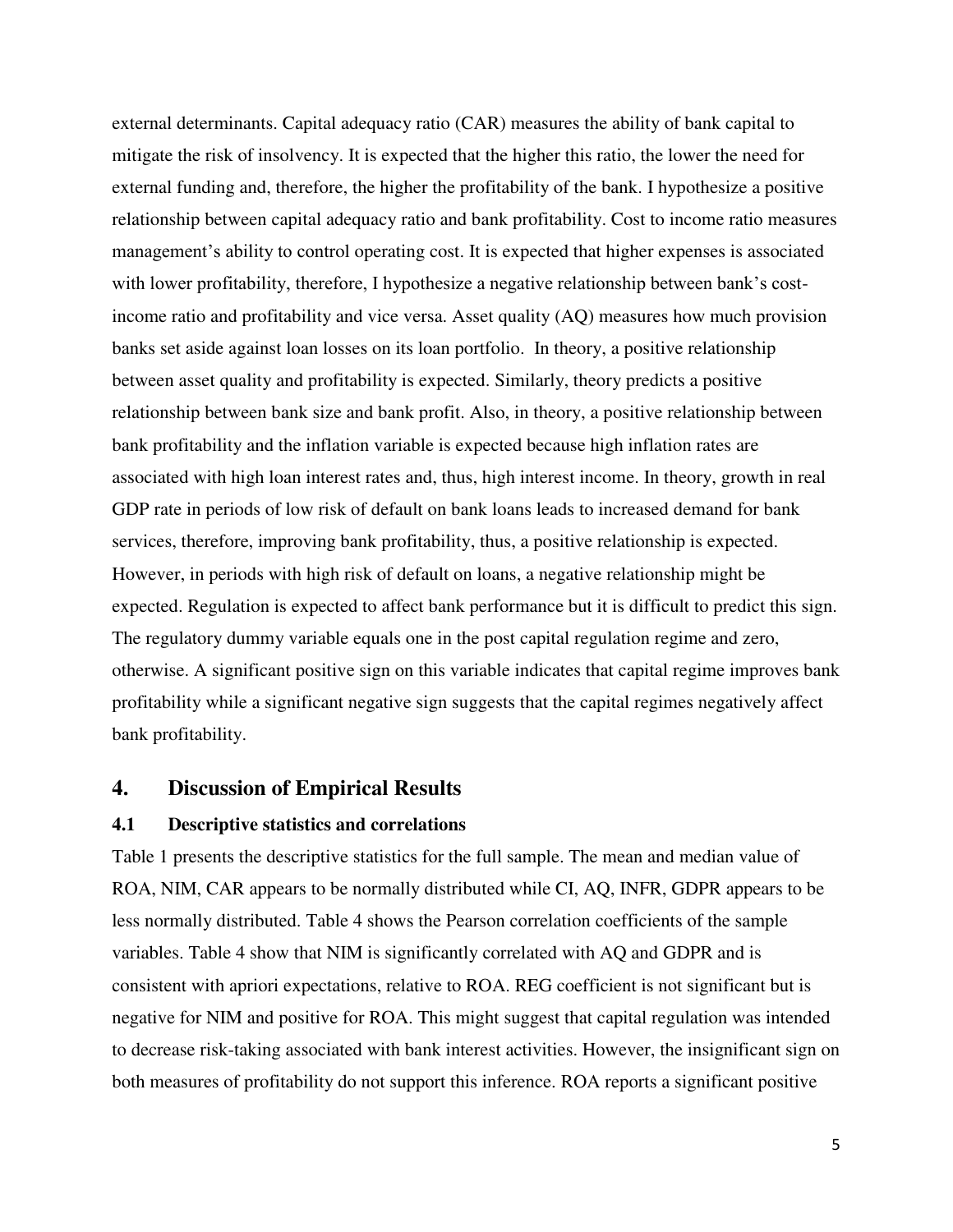relationship with BSIZE which suggests that economics of scope in banks make them more profitable. GDPR and CI coefficients show a significant negative sign with ROA.

| Table 1: Descriptive Statistics (Full Sample) |            |            |            |          |        |              |             |             |
|-----------------------------------------------|------------|------------|------------|----------|--------|--------------|-------------|-------------|
|                                               | <b>ROA</b> | <b>NIM</b> | <b>CAR</b> | CI       | AO     | <b>BSIZE</b> | <b>GDPR</b> | <b>INFR</b> |
| Mean                                          | 0.019      | 0.055      | 0.153      | 16.22    | 0.015  | 20.61        | 6.62        | 10.8        |
| Median                                        | 0.018      | 0.052      | 0.154      | 1.956    | 0.007  | 20.71        | 6.34        | 11.1        |
| Maximum                                       | 0.053      | 0.101      | 0.267      | 629.2    | 0.069  | 21.8         | 7.9         | 15.1        |
| Minimum                                       | $-0.005$   | 0.026      | 0.056      | $-3.101$ | 0.0001 | 18.9         |             | 6.6         |
| Std. Dev.                                     | 0.012      | 0.017      | 0.0451     | 90.47    | 0.017  | 0.676        | 0.692       | 2.76        |
| Observations                                  | 48         | 48         | 48         | 48       | 48     | 48           | 48          | 48          |

# **4.1 Results and theoretical consistency**

First, I observe the sign on the coefficients in Table 2 to identify consistency with theoretical expectations. The signs on CAR, CI and AQ, is consistent with apriori theoretical expectations while GDPR and INFR show conflicting signs.

| Table 2: Main Regression Statistics                                           |        |                                                                    |         |         |              |         |         |  |  |
|-------------------------------------------------------------------------------|--------|--------------------------------------------------------------------|---------|---------|--------------|---------|---------|--|--|
| Model 1                                                                       |        |                                                                    | (i)     |         | (ii)         |         |         |  |  |
|                                                                               |        | <b>NIM</b>                                                         |         |         | <b>ROA</b>   |         |         |  |  |
| Variable                                                                      | Exp.   | coefficient                                                        | t-stat  | p-value | coefficient  | t-stat  | p-value |  |  |
| <b>CAR</b>                                                                    | $^{+}$ | $0.111*$<br>1.99<br>0.0526                                         |         |         | $0.106**$    | 2.57    | 0.0137  |  |  |
| <b>CI</b>                                                                     |        | $-0.00004$<br>$-1.62$<br>0.1137                                    |         |         | $-0.00004**$ | $-2.55$ | 0.0146  |  |  |
| AQ                                                                            | $+$    | 0.000<br>$0.665***$<br>4.52                                        |         |         | $-0.024$     | $-0.22$ | 0.8278  |  |  |
| <b>BSIZE</b>                                                                  | $+$    | $0.003**$<br>2.52<br>0.0158                                        |         |         | $0.003***$   | 3.42    | 0.0014  |  |  |
| <b>GDPR</b>                                                                   | $\pm$  | $-0.0033$<br>$-0.89$<br>0.3743                                     |         |         | $-0.007$ *** | $-2.76$ | 0.0086  |  |  |
| <b>INFR</b>                                                                   | $^{+}$ | $-0.0009$                                                          | $-1.06$ | 0.2934  | $-0.001$     | $-1.09$ | 0.2781  |  |  |
| Adjusted $\mathbb{R}^2$                                                       |        | 36.13                                                              |         |         | 27.37        |         |         |  |  |
| Observation                                                                   |        | 48                                                                 |         |         | 48           |         |         |  |  |
| Model $1(i)$                                                                  |        | $NIM = \alpha + CAR + CI + AQ + BSIZE + GDPR + INFR + \epsilon$    |         |         |              |         |         |  |  |
| Model $1(i)$                                                                  |        | $ROA = \alpha + CAR + CI + AQ + BSIZE + GDPR + INFR + \epsilon$ it |         |         |              |         |         |  |  |
| Note: T-statistics is significant at *10%, **5% and ***1% significance levels |        |                                                                    |         |         |              |         |         |  |  |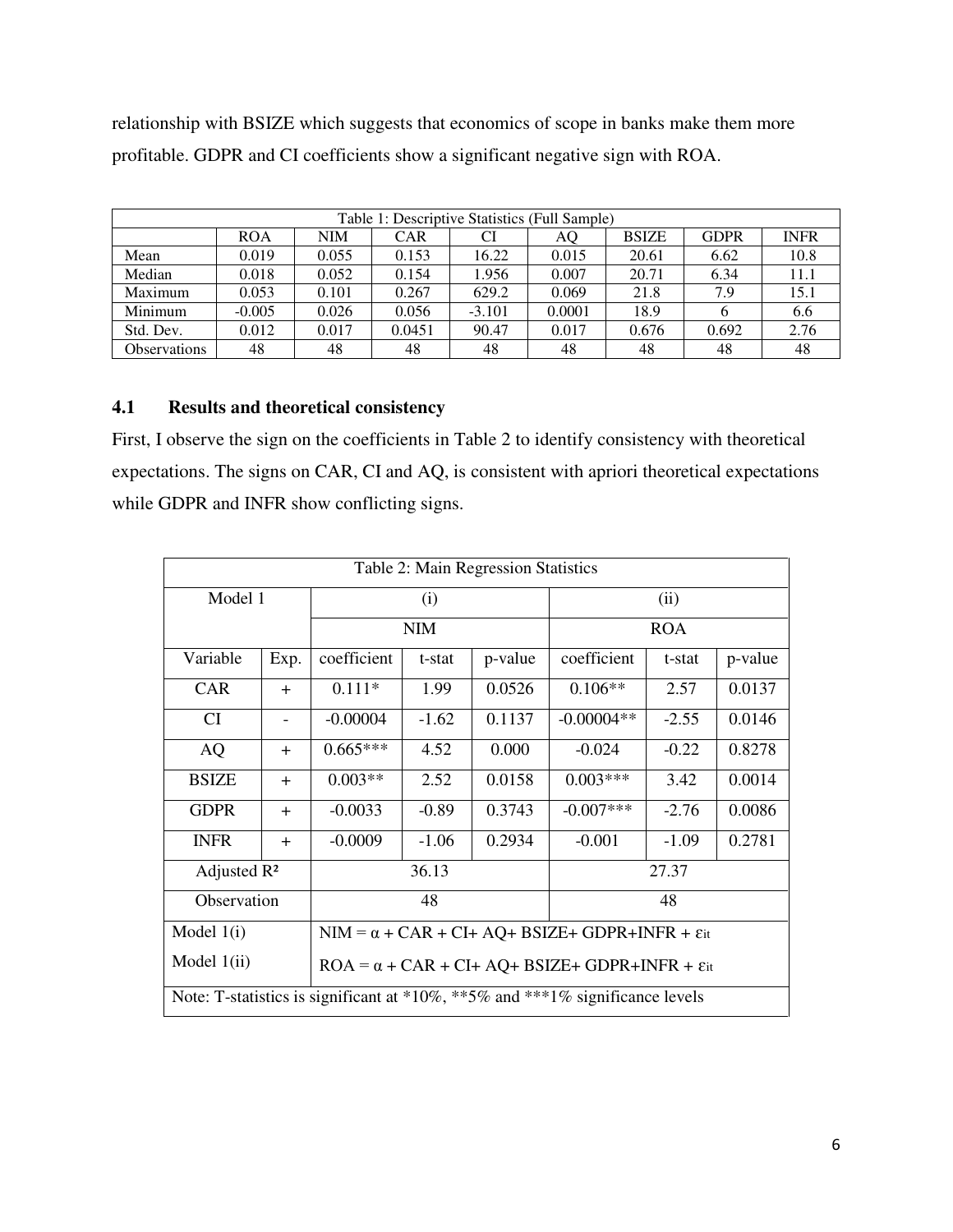# **4.3 Determinants of Bank Profitability and Regulation**

In table  $3(i)$ , capital adequacy ratio (CAR) and loan quality (AQ) are significantly related to bank interest margin (NIM) at 10% and 1% level of significance. The significant positive coefficient of the CAR variable is consistent with the findings of Bourke (1989), Berger (1995), Vong and Chan (2006) and Anghazo (1997). The positive sign on AQ coefficient indicates smoothing. This is consistent with the findings in Ozili (2014). Also, ROA is significantly related with CAR, CI, BSIZE and GDPR. The significant positive sign on BSIZE suggest that large banks are profitable relative to small banks. The significant positive sign on CAR indicates that capital regulation has a positive effect on bank profitability. Overall, capital regulation regime variable (REG) had no significant effect on bank profitability (NIM and ROA).

| Table 3: Regression Statistics (Regulatory Dummy Inclusive)                            |                |                                 |            |           |              |         |         |  |
|----------------------------------------------------------------------------------------|----------------|---------------------------------|------------|-----------|--------------|---------|---------|--|
| Model 2:                                                                               |                |                                 | (i)        |           | (ii)         |         |         |  |
|                                                                                        |                |                                 | <b>NIM</b> |           | <b>ROA</b>   |         |         |  |
| Variable                                                                               | Exp            | Coefficient                     | t-stat     | P-value   | Coefficient  | t-stat  | P-value |  |
| CAR                                                                                    | $^{+}$         | $0.114*$                        | 2.01       | 0.0516    | $0.107**$    | 2.56    | 0.0143  |  |
| CI                                                                                     |                | $-0.00004$<br>$-1.59$<br>0.1199 |            |           | $-0.00004**$ | $-2.51$ | 0.0161  |  |
| <b>AQ</b>                                                                              | $\pm$          | $0.649***$<br>0.0001<br>4.27    |            |           | $-0.031$     | $-0.28$ | 0.7824  |  |
| <b>BSIZE</b>                                                                           | $^{+}$         | 0.002                           | 1.09       | 0.2819    | $0.003*$     | 1.75    | 0.0875  |  |
| <b>GDPR</b>                                                                            | $\pm$          | $-0.002$<br>$-0.52$<br>0.6083   |            |           | $-0.007**$   | $-2.18$ | 0.0352  |  |
| <b>INFR</b>                                                                            | $\pm$          | $-0.24$<br>$-0.0004$<br>0.8142  |            | $-0.0005$ | $-0.39$      | 0.6978  |         |  |
| <b>REG</b>                                                                             | $\overline{?}$ | 0.004                           | 0.48       | 0.6342    | 0.002        | 0.31    | 0.7569  |  |
| Adjusted $R^2$<br>34.94                                                                |                |                                 |            |           | 25.77        |         |         |  |
| Observations<br>48<br>48                                                               |                |                                 |            |           |              |         |         |  |
| Model 2 (i): NIM = $\alpha$ + CAR + CI + AQ + BSIZE + REG+GDPR+INFR + $\epsilon$ it    |                |                                 |            |           |              |         |         |  |
| Model 2 (ii): $ROA = \alpha + CAR + CI + AQ + BSIZE + REG + GDPR + INFR + \epsilon it$ |                |                                 |            |           |              |         |         |  |
| Note: t-statistics are significant at *10%, **5%, ***1%. Significance levels           |                |                                 |            |           |              |         |         |  |

# **5. Conclusion**

My findings do not provide evidence to support theoretical expectations that Basel capital regulatory regime negatively affects bank profitability. Also, based on my findings, I conclude that the determinants of bank profitability depends on the measure of profitability employed.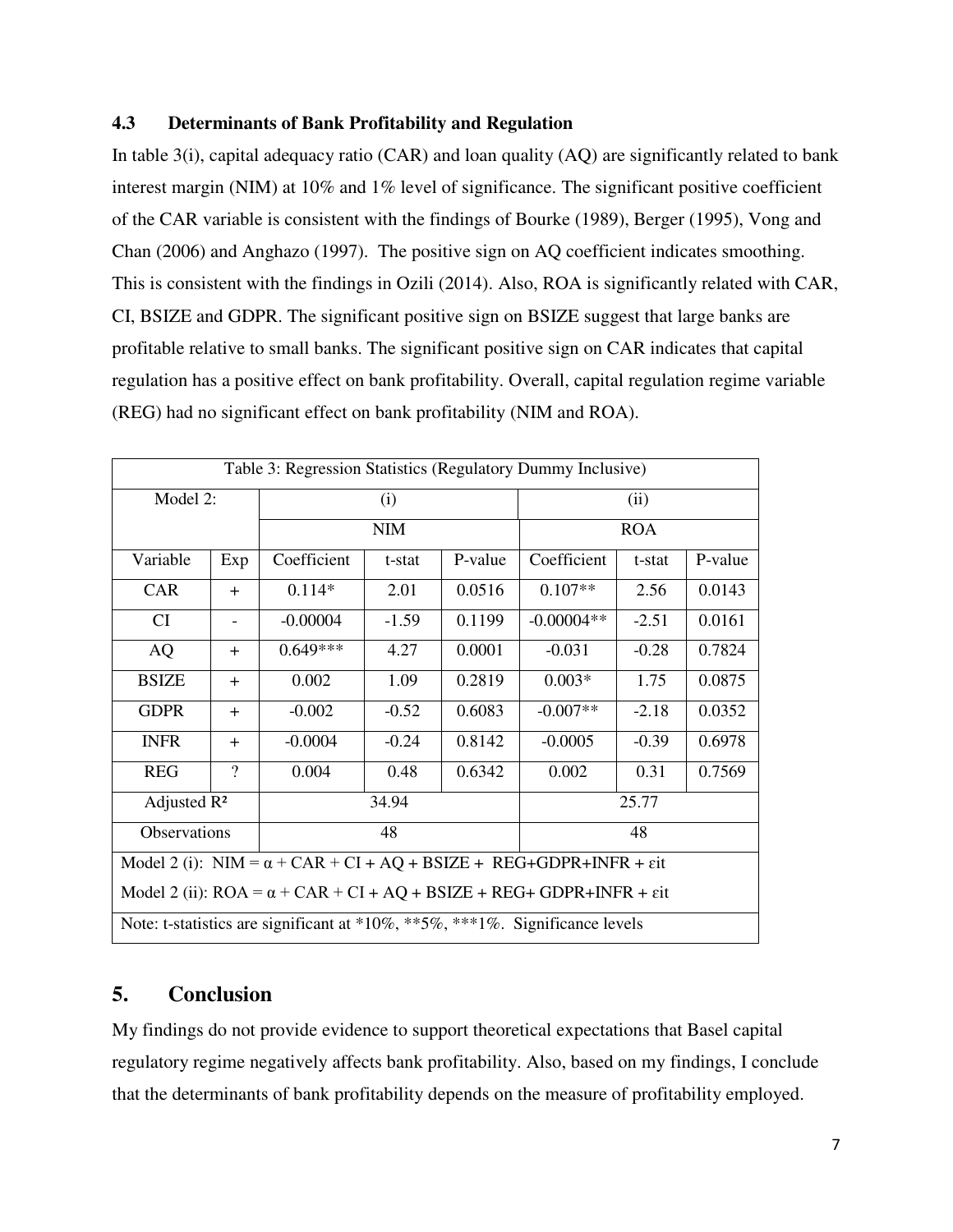# **Bibliography**

Angbazo, L. (1997) "Commercial Bank Interest Margins, Default Risk, Interest-rate Risk, and Off-balance Sheet Banking", Journal of Banking and Finance, Vol. 21, No. 1, pp. 55-87.

Barth, J.R., Caprio, G. and Levine R. (2004) "Bank regulation and supervision: what works best?", Journal of Financial Intermediation, Vol.13, No. 2, pp. 205-248. Berger, A. (1995) "The Relationship between Capital and Earnings in Banking", Journal of Money, Credit and Banking, Vol. 27, No. 2, pp. 432-456.

Bourke, P. (1989), "Concentration and Other Determinants of Bank Profitability in Europe, North America and Australia", Journal of Banking and Finance, Vol. 13, No.1, pp. 65-79.

Boyd, J.H., Chang, C. and Smith, B.D. (1998) "Moral hazard under commercial and universal banking", Journal of Money, Credit, Banking, Vol. 30, No.3, pp. 426-468.

Calem, P., Rob, R. (1999) "The Impact of Capital-Based Regulation on Bank Risk-Taking", Journal of Financial Intermediation, Vol. 8, No.4, pp. 317-352.

Claessens, S. and Klingebiel, D. (2000) "Competition and scope of activities in financial services", Mimeo. World Bank, Washington D.C., April.

Chiuri, M. C, Feeri, G. and Majnoni, G. (2002) "The macroeconomic impact of bank capital requirements in emerging economies: past evidence to assess the future", Journal of Banking and Finance, Vol. 26, No.5, pp. 881-904.

Demirguc-Kunt, A., Huizinga, H., 1998. Determinants of commercial bank interest margins and profitability: some international evidence. World Bank Economic Review 13, 379-408.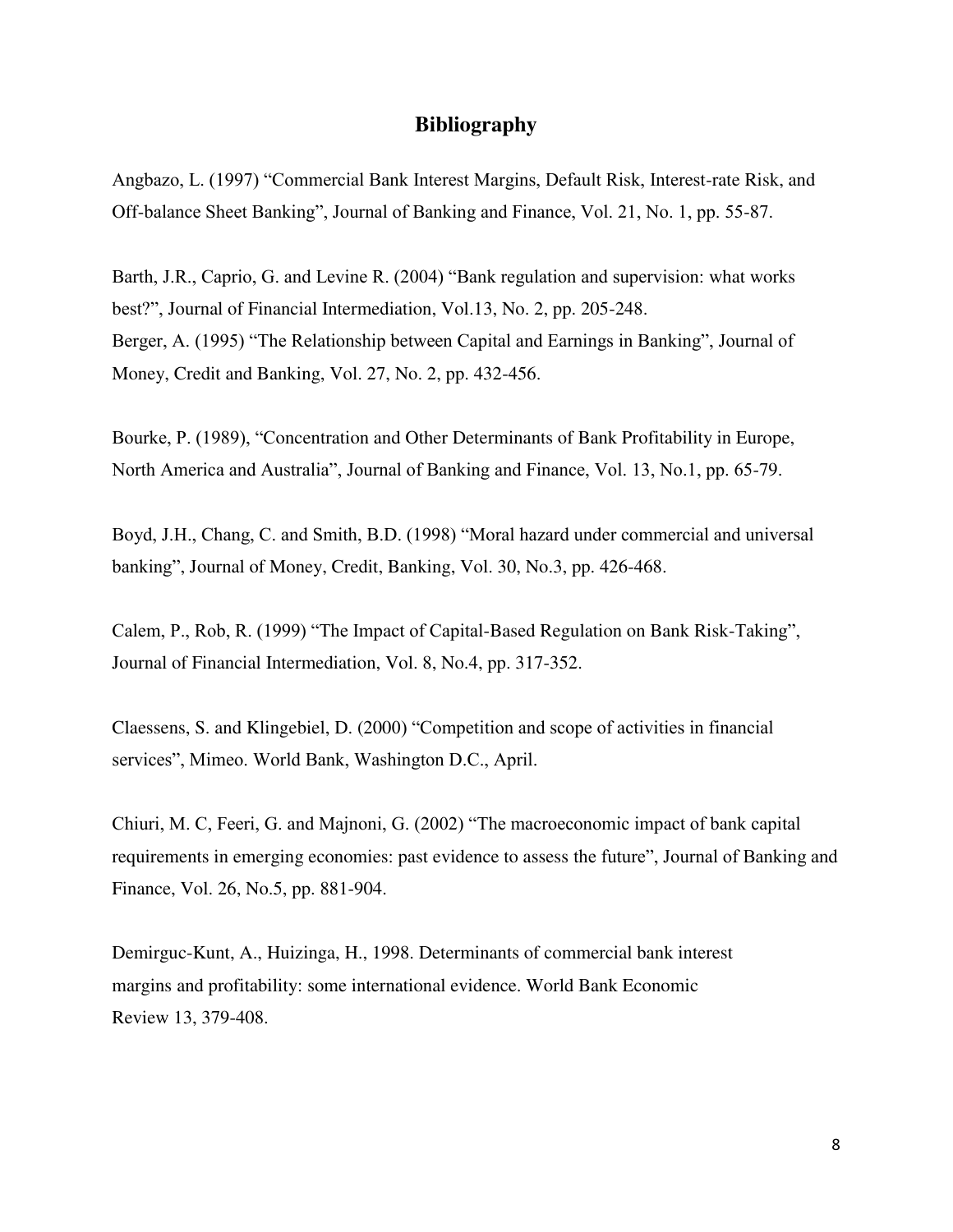Guru, B.K., Staunton, J and Balashanmugam, B. (1999) "Determinants of Commercial Bank Profitability in Malaysia", Paper presented at the 12th Annual Australian Finance and Banking Conference, Sydney, Australia, 16-17 December. Available at: http://web.usm.my/aamj/5.2.2000/5-2-1.pdf.

Jackson, P., and Furfine, C., Groeneveld, H., Hancock, D., David Jones, D., Perraudin, W., Radecki, L., Yoneyama, M. (1999) "Capital Requirements and Bank Behaviour: The Impact of the Basle Accord", Basle Committee on Banking Supervision Working Papers, No. 1, April.

Jiang, G., Tang, N., Law, E., and Sze, A. (2003), "Determinants of Bank Profitability in Hong Kong", Hong Kong Monetary Authority Research Memorandum, September. Available at: http://www.hkma.gov.hk/media/eng/publication-and-research/quarterlybulletin/qb200309/fa1.pdf

Kosmidou, K., Tanna, S. and Pasiouras, F. (2008) "Determinants of profitability of domestic UK commercial banks: panel evidence from the period 1995–2002", Coventry University Working Paper.

Molyneux, P. and Thornton, P. (1992), "Determinants of European Bank Profitability: A Note," Journal of Banking and Finance, Vol. 16, No. 6, pp. 1173-1178.

Naceur, S. B. (2003) "The Determinants of the Tunisian Banking Industry Profitability: Panel Evidence", UniversiteLibre de Tunis Working Papers. Available at: http://www.mafhoum.com/press6/174E11.pdf

Ozili, P.K. (2014) Loan Loss Provisioning, Income Smoothing, Signaling, Capital Management and Procyclicality: Does IFRS Matter? Empirical Evidence from Nigeria (December 20, 2014). Available at SSRN: http://ssrn.com/abstract=2541076

Santos, J. A. C. (2000) "Bank capital regulation in contemporary banking theory: a review of literature", BIS working Papers, No 90, pp. 1-32.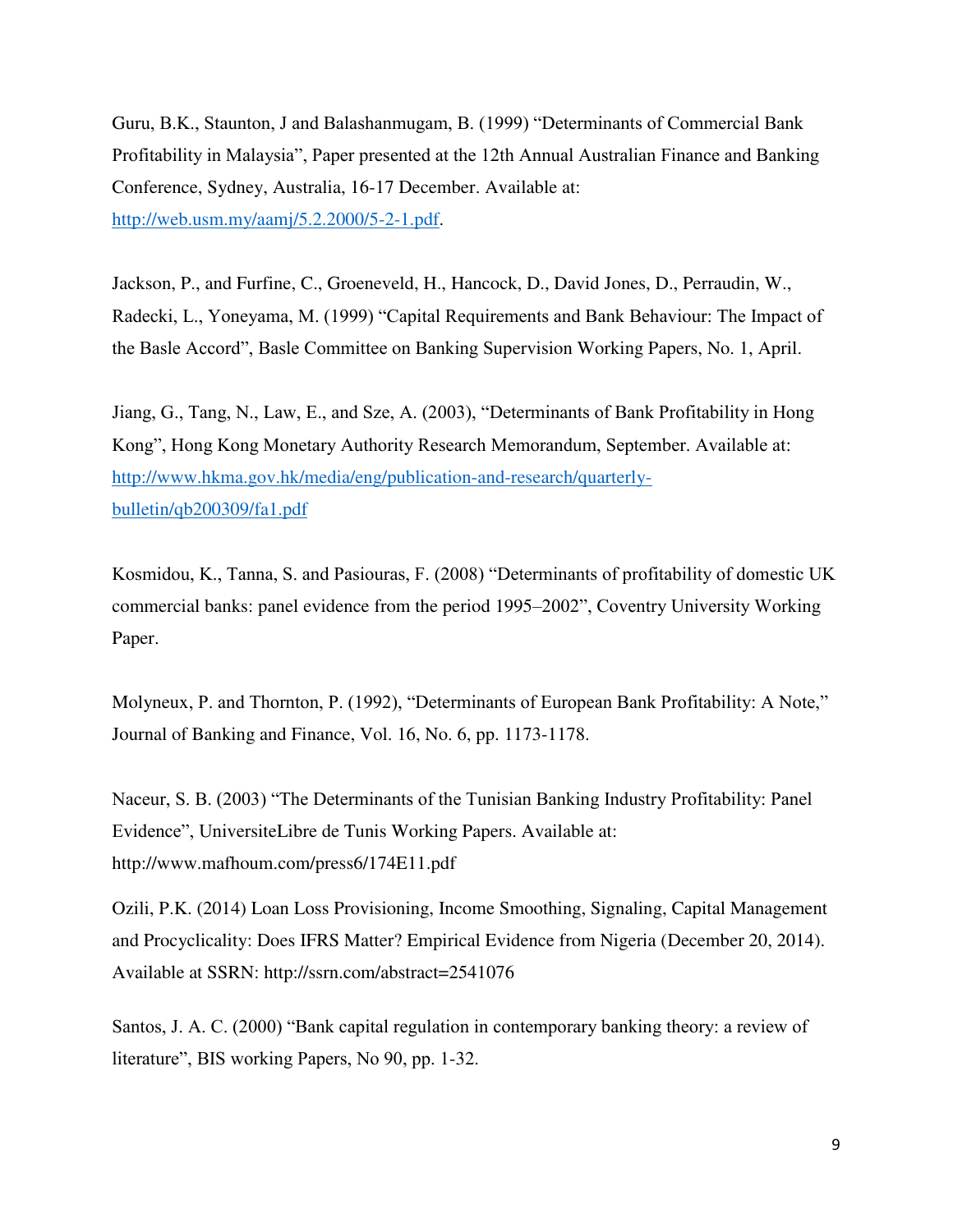Sinkey, J. Jr. (1992) "Commercial Bank Financial Management in the Financial Services Industry", New York. Macmillan Publishing Company.

Pasiouras, F., Tanna, S., and Zopounidis, C. (2008) "Banking regulations, cost and profit efficiency: Cross-country evidence" Available at: http://ssrn.com/abstract=1103436

Vong, P.I., and Chan H. S. (2006) "Determinants of Bank Profitability in Macao", The 30th Anniversary of Journal of Banking and Finance Conference, Beijing.

| <b>GDPR</b><br>Probability<br><b>ROA</b><br><b>NIM</b><br>CAR<br>CI<br><b>BSIZE</b><br>REG<br>AQ<br>NIM<br>$0.294**$<br>0.042<br>CAR<br>0.080<br>0.221<br>0.587<br>0.131<br>CI<br>$0.369***$<br>$-0.285*$<br>$-0.014$<br>0.050<br>0.923<br>0.009<br>$-0.346**$<br>$0.571***$<br>0.128<br>0.183<br>AQ<br>0.016<br>0.0000<br>0.385<br>0.213<br><b>BSIZE</b><br>0.011<br>$0.262*$<br>0.159<br>$-0.135$<br>$-0.075$<br>0.610<br>0.072<br>0.280<br>0.942<br>0.362 | Correlation |  |  |  |       |
|--------------------------------------------------------------------------------------------------------------------------------------------------------------------------------------------------------------------------------------------------------------------------------------------------------------------------------------------------------------------------------------------------------------------------------------------------------------|-------------|--|--|--|-------|
|                                                                                                                                                                                                                                                                                                                                                                                                                                                              |             |  |  |  |       |
|                                                                                                                                                                                                                                                                                                                                                                                                                                                              |             |  |  |  |       |
|                                                                                                                                                                                                                                                                                                                                                                                                                                                              |             |  |  |  |       |
|                                                                                                                                                                                                                                                                                                                                                                                                                                                              |             |  |  |  |       |
|                                                                                                                                                                                                                                                                                                                                                                                                                                                              |             |  |  |  |       |
|                                                                                                                                                                                                                                                                                                                                                                                                                                                              |             |  |  |  |       |
|                                                                                                                                                                                                                                                                                                                                                                                                                                                              |             |  |  |  |       |
|                                                                                                                                                                                                                                                                                                                                                                                                                                                              |             |  |  |  |       |
|                                                                                                                                                                                                                                                                                                                                                                                                                                                              |             |  |  |  |       |
|                                                                                                                                                                                                                                                                                                                                                                                                                                                              |             |  |  |  |       |
|                                                                                                                                                                                                                                                                                                                                                                                                                                                              |             |  |  |  |       |
|                                                                                                                                                                                                                                                                                                                                                                                                                                                              |             |  |  |  |       |
| <b>REG</b><br>$-0.149$<br>$-0.346**$<br>0.197<br>$-0.525***$<br>$-0.199$<br>$-0.004$                                                                                                                                                                                                                                                                                                                                                                         |             |  |  |  |       |
|                                                                                                                                                                                                                                                                                                                                                                                                                                                              |             |  |  |  |       |
| 0.311<br>0.174<br>0.016<br>0.179<br>0.0001<br>0.978                                                                                                                                                                                                                                                                                                                                                                                                          |             |  |  |  |       |
| <b>GDPR</b><br>$-0.323**$<br>$0.343**$<br>$0.317**$<br>0.095<br>$0.509***$<br>0.1123<br>$-0.389$                                                                                                                                                                                                                                                                                                                                                             |             |  |  |  |       |
| 0.025<br>0.017<br>0.028<br>0.519<br>0.0002<br>0.006<br>0.447                                                                                                                                                                                                                                                                                                                                                                                                 |             |  |  |  |       |
| <b>INFR</b><br>0.191<br>$0.457***$<br>0.170<br>$0.3012**$<br>$-0.78$<br>$-0.044$<br>0.227                                                                                                                                                                                                                                                                                                                                                                    |             |  |  |  | 0.111 |
| 0.038<br>0.766<br>0.001<br>0.248<br>0.122<br>0.0000<br>0.195                                                                                                                                                                                                                                                                                                                                                                                                 |             |  |  |  | 0.453 |

# **Table: Correlation Matrix**